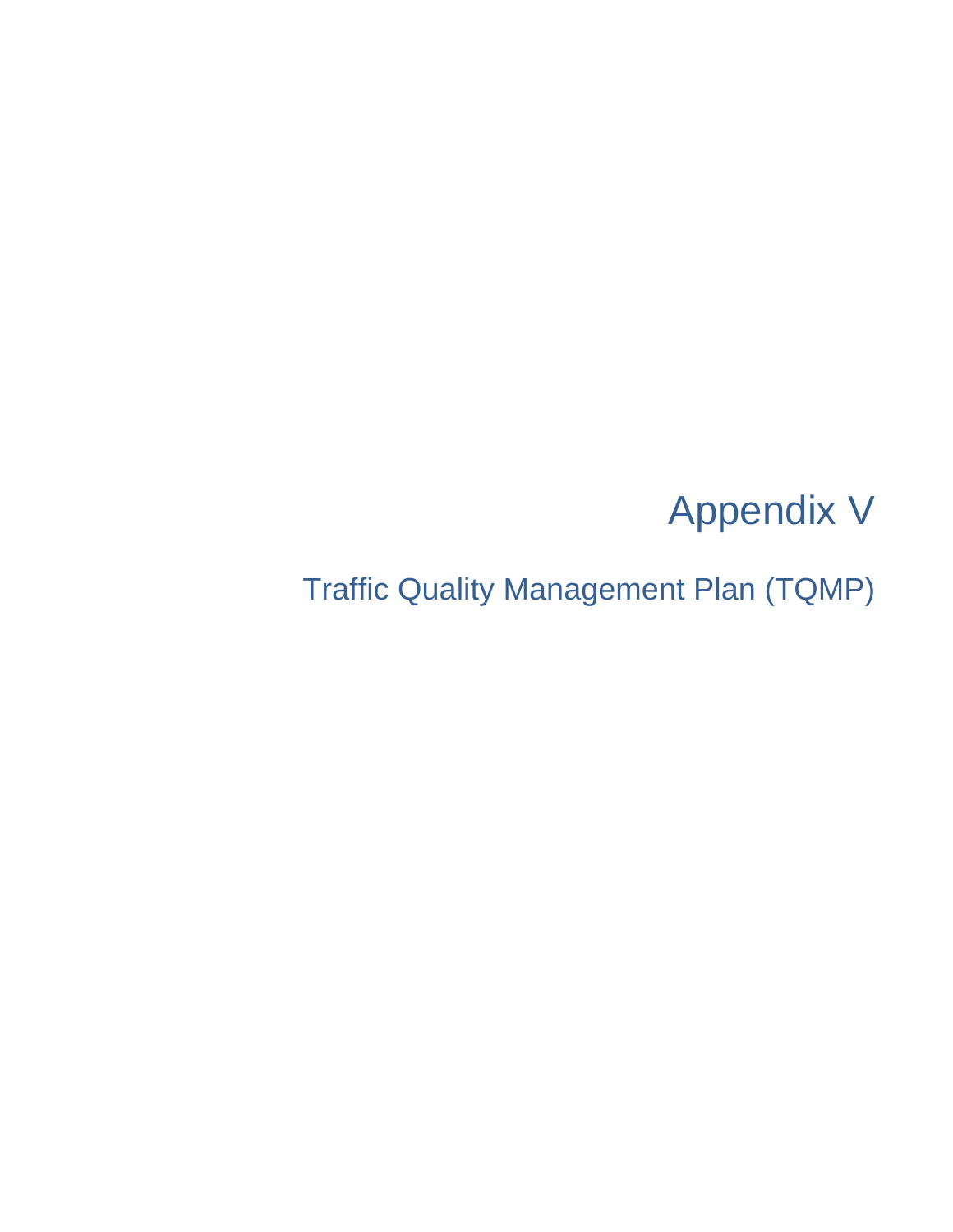## **APPENDIX V TRAFFIC QUALITY MANAGEMENT PLAN (TQMP)**

- (a) Project Co shall provide a comprehensive Traffic Quality Management Plan (TQMP). It shall describe how Project Co intends to develop, prepare, manage, administer, monitor and measure its performance on traffic management in accordance with the Project Agreement and QM. The TQMP shall apply throughout the duration of the Project Agreement. Project Co shall administer its Traffic Quality Management Plan in accordance with Schedule 10, Schedule 11, Schedule 15 and the Project Agreement. The TQMP shall comply with all requirements and provisions of Schedule 10, Schedule 11, Schedule 15 and the Project Agreement. The TQMP shall be submitted ninety (90) calendar days from the Region's notification of the preferred selected Proponent. It shall be maintained for the duration of the Project Agreement in accordance with Schedule 10, Schedule 11, and Schedule 15 and the Project Agreement.
- (b) The TQMP shall contain an organizational chart identifying Key Individuals and other key personnel responsible for traffic management and their relationship with the MQAQC for Project Co's overall QMS. It shall contain a description of the role and responsibilities, qualifications, and authority of the above personnel and the organizational interfaces between those responsible for traffic management and other disciplines such as design management, construction management operations, the O&M work and environmental management. The TQMP shall address the manner in which traffic management relates to Project design, construction operations and O&M work. The TQMP shall also be aligned with all relevant Project Agreement requirements and performance measures and be coordinated with the requirements of the DQMP, CQMP, SQMP, MRQMP, OQMP, EQMP, System integration testing, Pre-Revenue Testing and Training Testing, System assurance testing, and System reliability testing.
- (c) The TQMP shall, at a minimum, include but not limited to, a detailed quality system of procedures, protocols and process flow chart(s) for the following:
	- (i) Traffic control deliverables and Project Schedule Milestones.
	- (ii) Major processes outlined in the Traffic Management Plan, individualized Traffic Control Plans and Work Plans, and all associated sub-plans required by Project Co's Design and Construction Specifications and Project Agreement.
	- (iii) Daily traffic control plan inspection and reviews including access, delivery and protection of and for businesses, the control and protection of cyclists, pedestrians, vehicular traffic, construction access and egress, employee, consultant, subcontractor, material supplier, Region, vendor and visitor parking.
	- (iv) Daily photographs and videos of all traffic control equipment, signage, and appurtenances with respect to the approved plans whether temporary or permanent including the access, protection and maintenance of all businesses and their deliveries, residences among others. This shall include all Region and City traffic control equipment, signage, and appurtenances related to the Project whether permanent or temporary, setup on behalf of and for Project Co by these agencies.